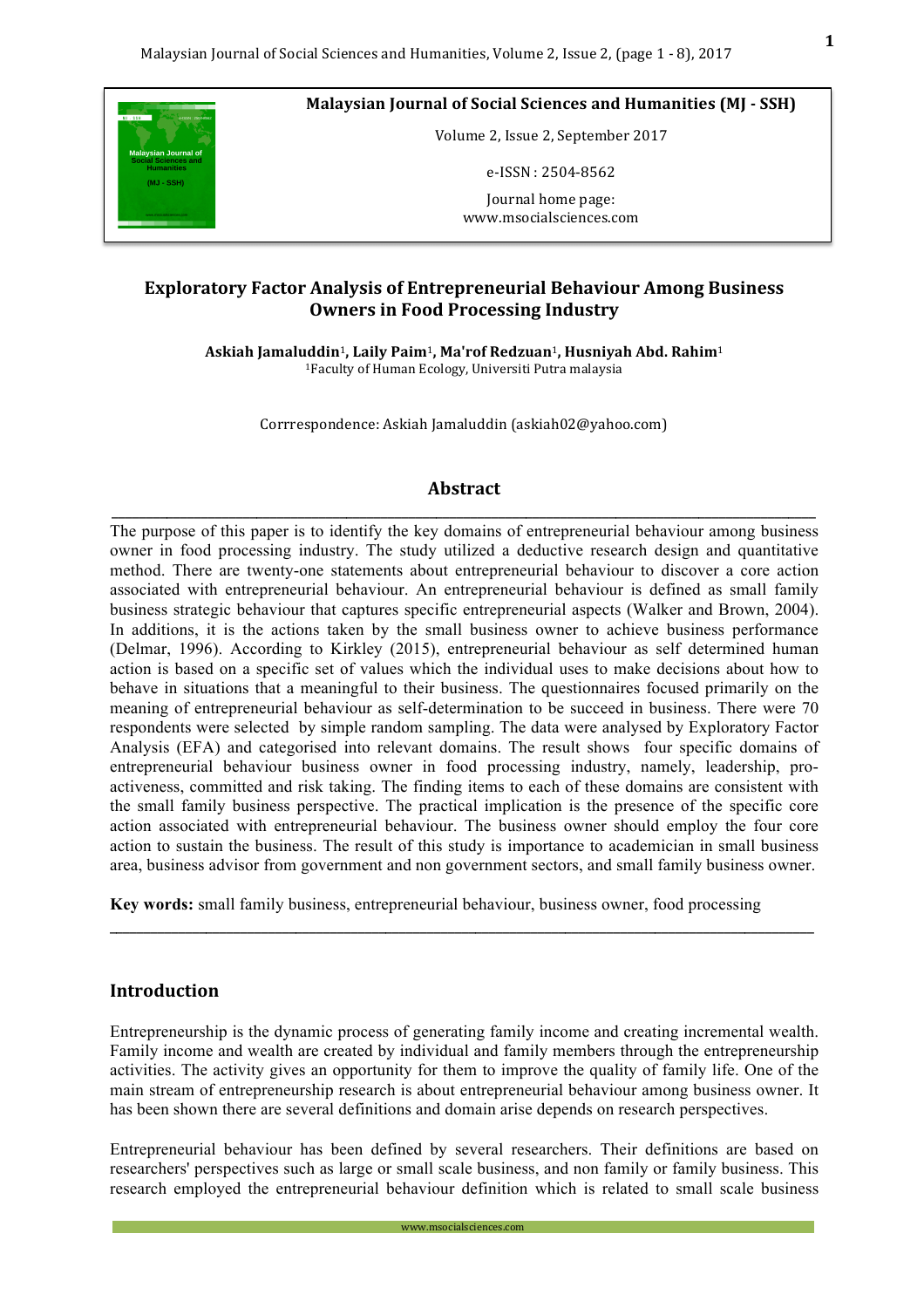This study is more on individual- level of small business in the food industry. The study about business owner's behaviour in managing the small family business is needed. They are the main person in the business organisation which play role as a manager and determine the successful of their business. Recognising the fact that entrepreneurial behaviour has wide rage of attibutes which characterized by innovativeness, proactiveness and risk-taking Miller (1983). Moreover, Lumpkin and Dess (1996) added the entrepreneurial behaviour domain consists autonomy and competitive aggressiveness. Another researcher in this field is Delmar (1996), Steir, Chrisman and Chua 2004), Zahra, Hayton and Salvato 2004) and Kellermanns, Eddleston, Barnett and Pearson (2008). Their study about entrepreneurial behaviour domains among small business owner.

The study of entrepreneurial behaviour at the individual level are distinct from those at the organization level (Lau, Shaffer, Chan and Man, 2012). Entrepreneurial behaviour at the individual level may inform the business activities which they operated day by day. Whereas, the organization level may focus on the small business owners as an innovative person. This study employ multidimentional domain comprising various facets that are manifestations of small business owner behaviour. Therefore, the purpose of this study is to identify the key domains of entrepreneurial behaviour among business owner in food processing industry.

### **Methodology**

The research design employed in this study was a survey design. The data obtained through primary data collection. The data were collected through a survey instrument which is a questionnaire. The question developed by review the relevant literature to identify the major entrepreneurial behavioural characteristics. Then, the questionnaire is developed based on review and the consultancy experience of two experience researchers in small business. Next, the survey instrument to identify behavioural qualities is developed.

The questionnaire was answered by the business owner of the small family business in food processing industry. The sample was chosen by simple random sampling from Perak, Selangor, Terengganu and Johor. There were 70 small business owners were selected as a sample. The data obtained was analysed by Exploratory Factor Analysis (EFA).

# **Results and Discussion**

### **Business owner background**

A descriptive analysis was performed to provide the business owner background. Most of the respondents represented mainly by female constituted 70% women and 30% men. Respondents' education level primarily represented by 58.6% with SPM level, 17.1% with primary level and 14.3% with SRP level, 7.1% with Degree holder and 2.9% is not schooling. Mostly women involved in food processing industry, which it is suitable with woman characteristics and roles.

In average the age of the business owner in this study is 48 years old. Now they were in the middle age group. The finding shows that the business owner involves in the food processing business during young age. In average their age during the startup stage of the food processing business is 33 years old. Some of the respondent has more experience in the food processing business where they are operating

www.msocialsciences.com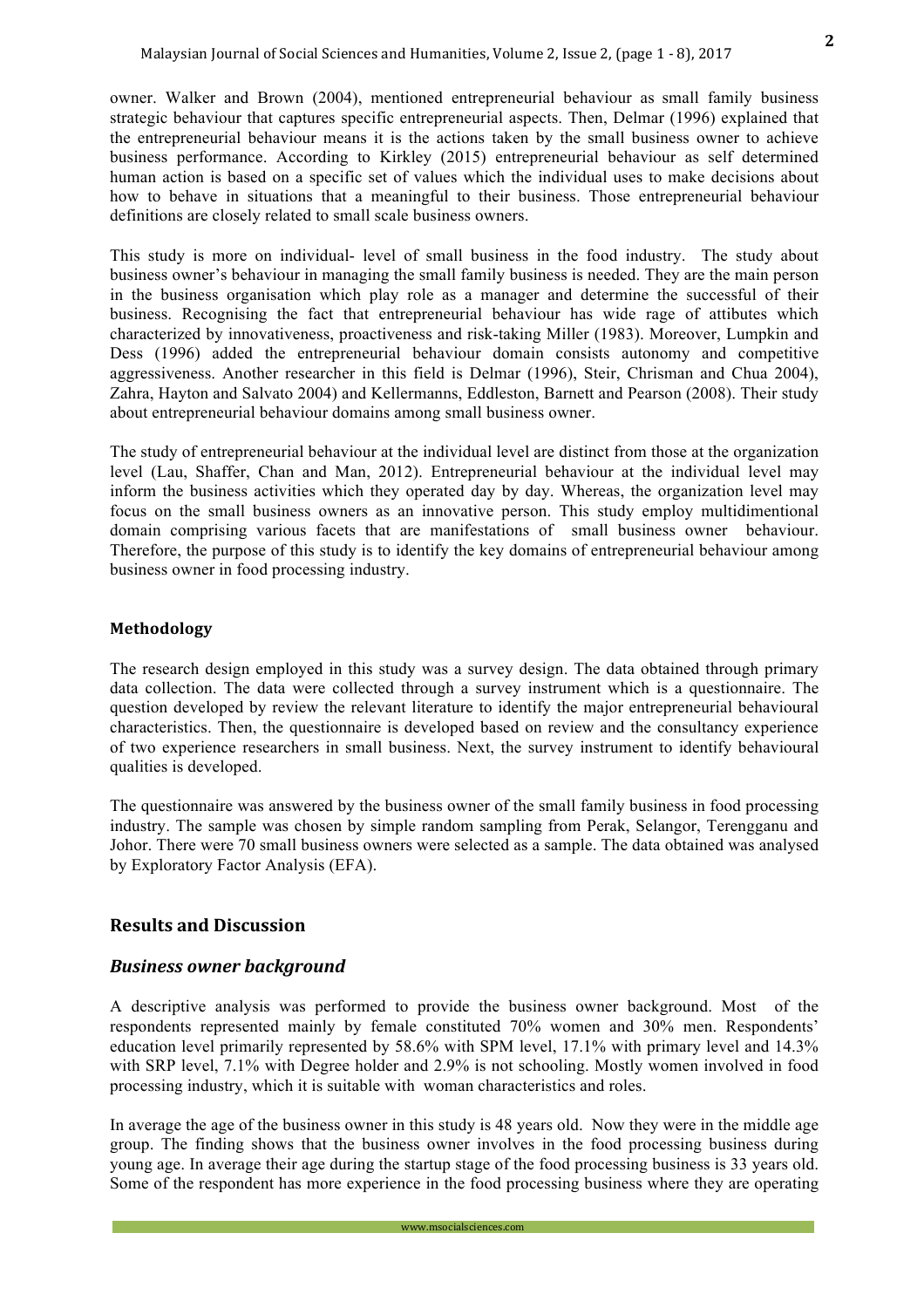the business more than 10 years. They went through the business cycle and experience with their job as a business owner in food processing industry.

The majority of the business owner is married. The marital status of the business owner is 87.1% has been married, 2.9% is single and 10% is divorce. Their spouse is older than business owner. In average the spouse age is 50 years old. In small family business, the spouse is living with the business owner in the same house. The burden as a business owner could be shared with their spouse even though the spouse is uninvolved full time with the business. The finding illustrates that the spouse involves in small family business as a full time worker is 50.8%. This explains half of respondent work with their spouse. It could be considered as a co-entrepreneur group. There is 31.1% of the spouse work as a part- time worker, followed by 16.4% spouse involves if they have time to do so and 1.6% uninvolved in the business.

The business characteristic for the respondent is explained. The business is still in the growing stage and in average the monthly business income is RM 5935. In addition, the result shows that the majority of the business types is registered as an individual company and 17.6% is a private limited company. The name used to registered the company shows that 76.5% use their own name, 13.2% use the spouse's name, 7.4% use other's name and 2.9% use their children's name. It should be concluded that the majority of the business is owned by a business owner.

## *Exploratory Factor Analysis of Entrepreneurial Behaviour*

The concepts of entrepreneurial behaviour at the small family business circumstances. The composite result of the interaction between each items are analysed. Pearson correlation coefficient were performed on the 21 entrepreneurial behaviour items. A review of the correlations shows that 210 intercorrelations, 165 were significant of the .05 and .01 level. Thus, 78.6% of the correlations are statistically significant. Principle components analysis of the 21 items resulted in four domains with eigenvalues in excess of 1.0. In order to identify broader and more reliable domains of entrepreneurial behaviour among 70 business owners, the data gathered through questionnaires were analysed by exploratory factor analysis (EFA). These domains allow us to paint a clearer picture about entrepreneurial behaviour among business owners in food processing industry.

Exploratory factor analysis for entrepreneurial behaviour was to reduce the number of items below the factor loading of 6.5 and then identify the domain. The factor loading is clarify based on the factor loading of 6.5 to be used for 70 respondents (Hair et al., 2010). The analysis derived original factors, rotated it with varimax criteria to produce orthogonal dimensions, and then normalized.

Four factors were rotated using Varimax rotation method. The Varimax rotation method was selected for its simplicity and rigor (Nunnally, 1978). In addition, the eigenvalues more than one was applied. The result shows that there were four factor analyses, respectively.

Exploratory factor analysis for entrepreneurial behaviour was to reduce the number of items below the factor loading of 6.5 and then identify the domain. Principal component analysis (PCA) was conducted on the 21 items with varimax (orthogonal rotation). The items were decreased from 21 to 15; items 8, 10, 12, 13, 14 and 16 were excluded from the items because the factor loading was less than 0.65.

The Kaiser-Meyer-Olkin measure verified the sampling adequacy for the analysis,  $KMO = 0.805$ . Bartlett's test of sphericity  $\chi^2 = 1040.388$ , p < 0.001, df=210, indicated that correlations between items were sufficiently large for PCA. An initial analysis was operated to obtain eigenvalues for each domain in the data. Four domains had eigenvalues over Kaiser's criterion of 1 and in combination explained 68.5% of the variance (Table 1).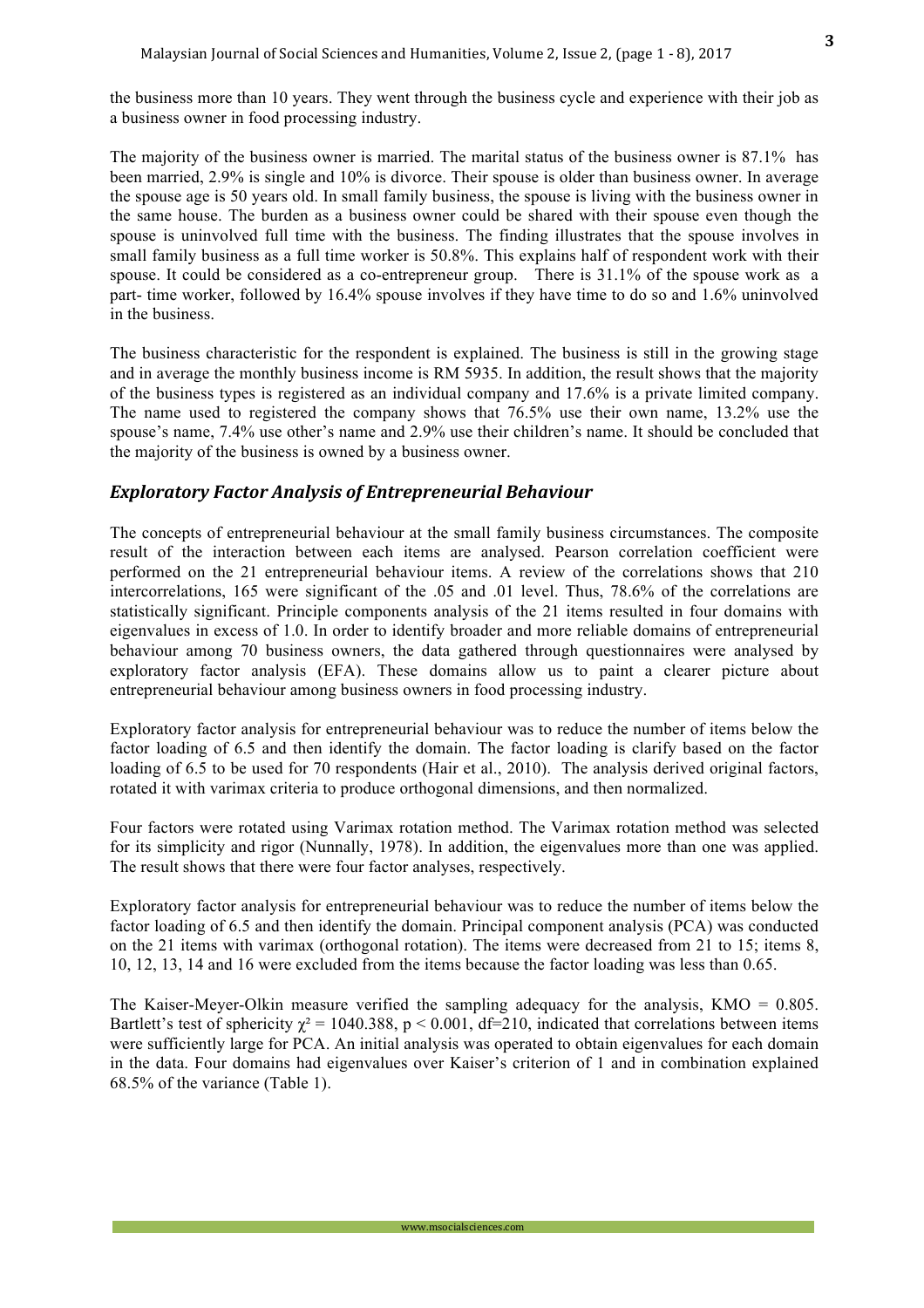| <b>Component</b> |                |              | <b>Rotation Sums of Squared Loadings</b> |                     |  |
|------------------|----------------|--------------|------------------------------------------|---------------------|--|
|                  |                | <b>Total</b> | % of variance                            | <b>Cumulative %</b> |  |
|                  | 1. Leadership  | 4.460        | 21.239                                   | 21.239              |  |
|                  | Pro-activeness | 3.667        | 17.462                                   | 38.701              |  |
| $\mathcal{F}$    | Committed      | 3.372        | 16.056                                   | 54.757              |  |
|                  | Risk taking    | 2892         | 13 772                                   | 68.529              |  |

Table 1: Principal Component Analysis of Entrepreneurial Behaviour and Total Variance Explained (Eigenvalues >1)

There are four domains in entrepreneurial behaviour – leadership, pro-activeness, committed and risk taking An assessment of the reliability analysis of the whole domain of 15 items, the Cronbach's Alpha is .881. Its means that the 15 items in Entrepreneurial Behaviour have high reliability. Reliability analysis of the remaining variables of the three domains that have high reliability were leadership, committed and risk taking, while, pro-activeness has an acceptable level of reliability (Table 2).

| Domain         | Item | <b>Cronbach's Alpha</b> |
|----------------|------|-------------------------|
| Leadership     |      | .883                    |
| Pro-activeness |      | .546                    |
| Commitment     |      | .843                    |
| Risk taking    |      | .824                    |
| All items      |      |                         |

Table 2: Reliability for Entrepreneurial Behaviour Domain

## **Intrepreting the Entrepreneurial Behaviour Domain**

Six items from leadership domain were tested: 15, 17, 18, 19, 20, 21. Table 3 shows six of 21 items in factor one refers to leadership domain. Relative Contribution to Explained Variance is 21.2%. The business owner tends to behave as a leader in managing the small family business. They strive to be given machines and loans from government agencies for business expansion. The business owner develops a networking with the government officer and shows their business ability to expand the business. Generally, the business owners get access to the information from government agencies about the resources they could have to expand their business.

Turnover always occurs in food processing industry. Even the machines and hi-technology appeared in food processing industry, but, the loyal and skilled worker are important in this industry particularly in food production sections. Food processing business owner has taken a good care of their workers. The worker has to improve their skill in the food production. This could reduce the cost of production waste. The loyal worker is important for food processing business owner to keep business sustain and perform in the industry. As a good leader, they have to create the family and teamwork environment in the business circumstances. Thereby, leadership behaviour is the main factor in small family business in this study.

Some of the studies analysed that innovative behaviour is the vital entrepreneurial behaviour, followed by proactiveness and risk taking (Kellersman, Eddleston, Sarathy & Murphy, 2012). However, the current research found that the leadership behaviour is the main domain as entrepreneurial behaviour. This is related to the difference business types and business culture of the research sample.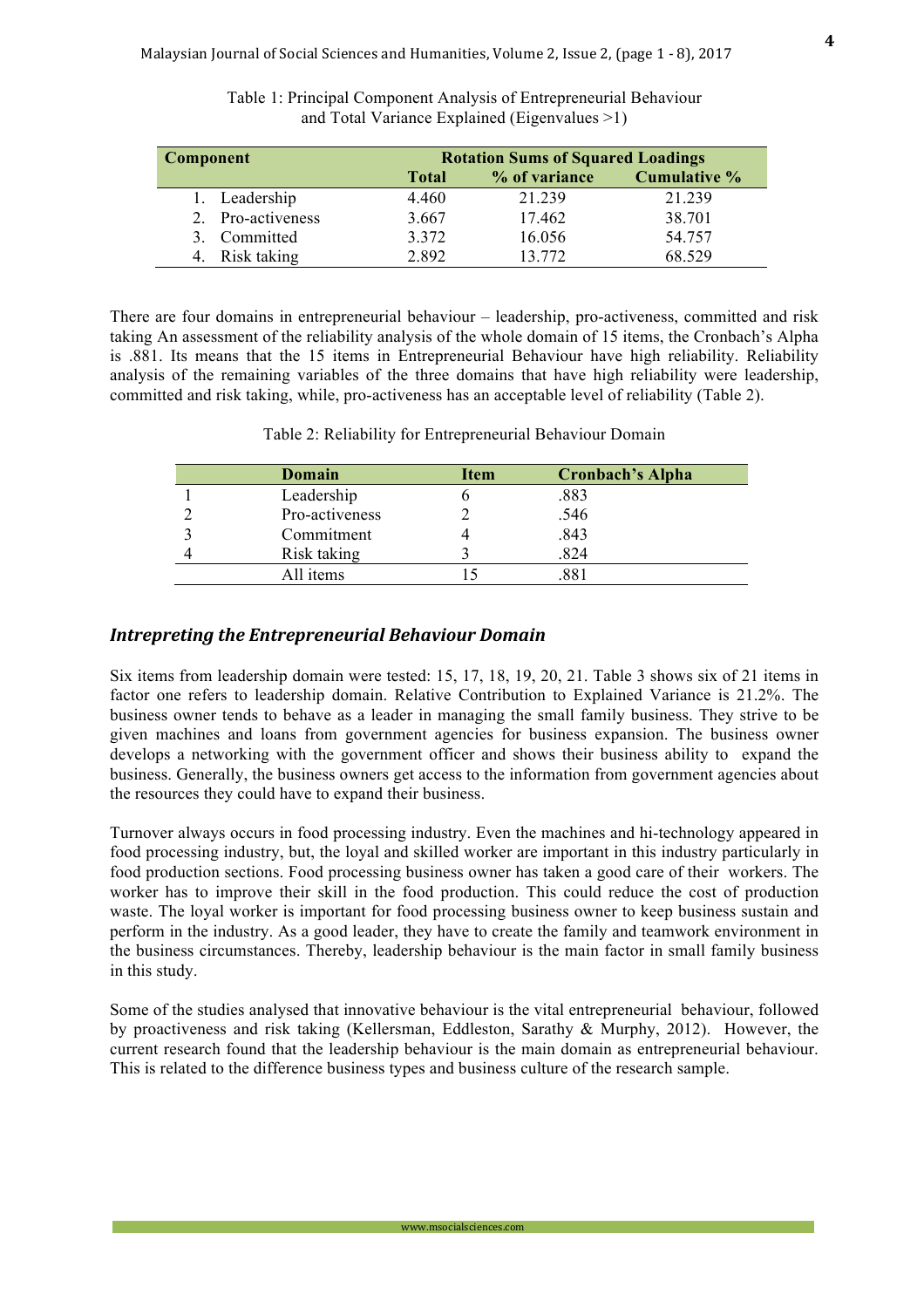**5**

| <b>Item</b>   | <b>Statement</b>                                                                                                       | Factor  |
|---------------|------------------------------------------------------------------------------------------------------------------------|---------|
| <b>Number</b> |                                                                                                                        | Loading |
| 15.           | I strive to be given machines and loans from government agencies for<br>business expansion.                            | .776    |
| 17.           | I am willing to take my workers for vacation or have thanks giving<br>ceremonies with them to increase teamwork spirit | .678    |
| 18.           | I am willing to spend time with my skilled-workers to build loyalty<br>towards the business.                           | .740    |
| 19.           | If discipline problems occur among workers, I will not hesitate to take<br>immediate action.                           | .827    |
| 20.           | I am willing to bear hardship as a leader and do something without<br>waiting for instructions.                        | .669    |
| 21.           | I am willing to spend time guiding my workers in producing highly<br>skilled workers.                                  | .693    |

### Table 3: Items Loading on Domain 1

Table 4 represents the pro-activeness behaviour among business owner is food processing industry. There were two of 21 items in domain 2 refers to leadership domain. Even the Cronbach's Alpha is .546. Even the realibility analysis is acceptable level but the items is needed as entrepreneurial behaviour in food processing business owners. The Relative Contribution to Explained Variance is 17.5%. The business owner willing to pay some money for their product promotion. This item shows that Malay business owner in food processing industry knows the important to be proactive by investing some money in product promotion. The business networking also needs proactive behaviour from business owner sides.

### Table 4: Items Loading on Domain Two

| <b>Item</b>   | <b>Statement</b>                                                  | Factor  |
|---------------|-------------------------------------------------------------------|---------|
| <b>Number</b> |                                                                   | Loading |
|               | I am willing to pay some money to those who can assist me in .654 |         |
|               | overseas product promotion/penetrating the hypermarket.           |         |
|               | I strive to build business networking.                            | .689    |

Domain three illustrates four items in the commitment behaviour for this study (Table 5). The relative contribution to Explained Variance is 16.1%. The reliability analysis shows that Cronbach's Alpha is high which is .843. The business owners are willing to work more hours in business rather than have time for themselves. As a business owner in food processing industry, they have to scarify their leisure time to fulfil the customer order. They were surely committed in the business operation. In this case, the commitment behaviour is required as a small business owner in food processing industry.

### Table 5: Items Loading on Domain Three

| <b>Item</b>   | <b>Statement</b>                                                                                     | Factor  |
|---------------|------------------------------------------------------------------------------------------------------|---------|
| <b>Number</b> |                                                                                                      | Loading |
|               | I will not sleep until the customer's order is completed.                                            | .781    |
|               | I am willing to send immediately the orders requested by the customer,<br>even though late at night. | .799    |
|               | I do not mind if I don't have any free time of my own.                                               | .825    |
|               | I am able to be patient with troublesome customers.                                                  | .696    |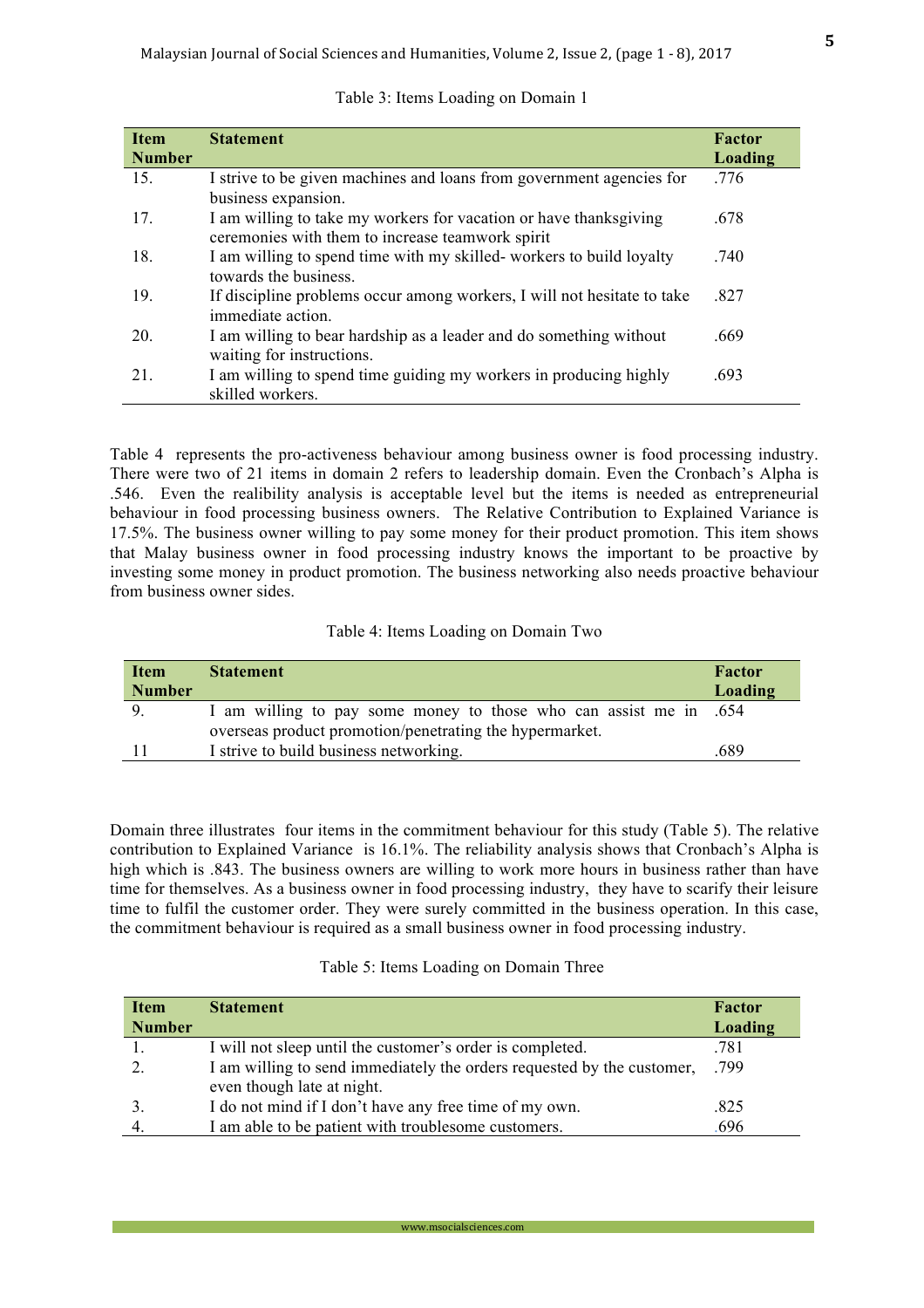In this study, risk taking behaviour is the fourth domain in entrepreneurial behaviour (Table 6). Three items remain as a risk taking domain. The relative contribution to Explained Variance is 13.8% and the Cronbach's Alpha is .824. In current research finding, the business owner insist to take risk to expand their business. Then, this research shows that the small business owners willing to spend money and time to enhance their product quality by attended the training. They also insist to invest money for business continuing even the recession. This explained that the business owners with these behaviour is not just have a characteristic as a small family business owner but have entrepreneurship behaviour.

Generally, the small family business owner aims is the business sustain small for living purposes, whereas, entrepreneur has higher aims such as to expand the marketing and create more jobs for people. This research is about small business owners and some of them have entrepreneur characteristics. Uhlaner, Kellersmanns, Eddleston and Hoy (2012) studied about the intersection of entrepreneurship and family business showed that the family business certainly embrace entrepreneurship. Their finding shows that family business is alike to change and grow the business.

| <b>Item</b>   | <b>Statement</b>                                                        | Factor  |
|---------------|-------------------------------------------------------------------------|---------|
| <b>Number</b> |                                                                         | Loading |
| .5.           | I insist on expanding my business, even though my business faces        | .787    |
|               | financial problems.                                                     |         |
| 6.            | I insist on investing my money and continuing managing the business,    | .663    |
|               | even during economic recession.                                         |         |
|               | I am willing to invest money and time to attend a series of courses for | .710    |
|               | the purpose of increasing the product quality, even though I have many  |         |
|               | loyal customers and high demand.                                        |         |

### Table 6: Items Loading on Domain Four

This study reports the exploratory factor analysis (EFA) of entrepreneurial behaviour among business owners in food processing industry. The total explain variance for leadership, proactiveness, commitement and risk taking is 68.5 per cent. This explained the items in each domains loaded well. Bolton and Lane (2012) supported the finding which accounting for 60 per cent of the total explained variance is a distinct factor emerged from the exploratory factor analysis.

In creating the entrepreneurial behavior domains, the integrated findings from entrepreneurial literature with the real-life experiences of the small business owners are collected. The output from the exploratory factor analysis (EFA) process, this research identified four key entrepreneurial behaviours: leadership, pro-activeness, committed, risk taking. These four behaviours are demonstrations of small business owners in food processing industry.

These four behavioural domains of small family business owners are consistent with the existing literature. Miller (1983) mentioned that the entrepreneurial behavior is characterized by innovativeness, proactiveness and risk-taking. Moreover, Lumpkin and Dess (1996) added the entrepreneurial behaviour domain consists autonomy and competitive aggressiveness. Those paper supports the current findings about the entrepreneurial behaviour domains among the business owners in food processing industry.

Leadership and pro-activeness are explained approximately 40 per cent of the variation in entrepreneurial behaviour in this study. It has consistently been identified conceptually and empirically as distinctive entrepreneurial behaviour for small family business owner (Walker & Brown, 2004; Kirkley, 2015). Although risk taking has been cited more frequently as an important entrepreneurial behaviour, that domain only represents 13.7 percent of the variation in entrepreneurial behavior. The integrated of these four qualities could be highlighted as the key entrepreneurial behaviour among business owner.

www.msocialsciences.com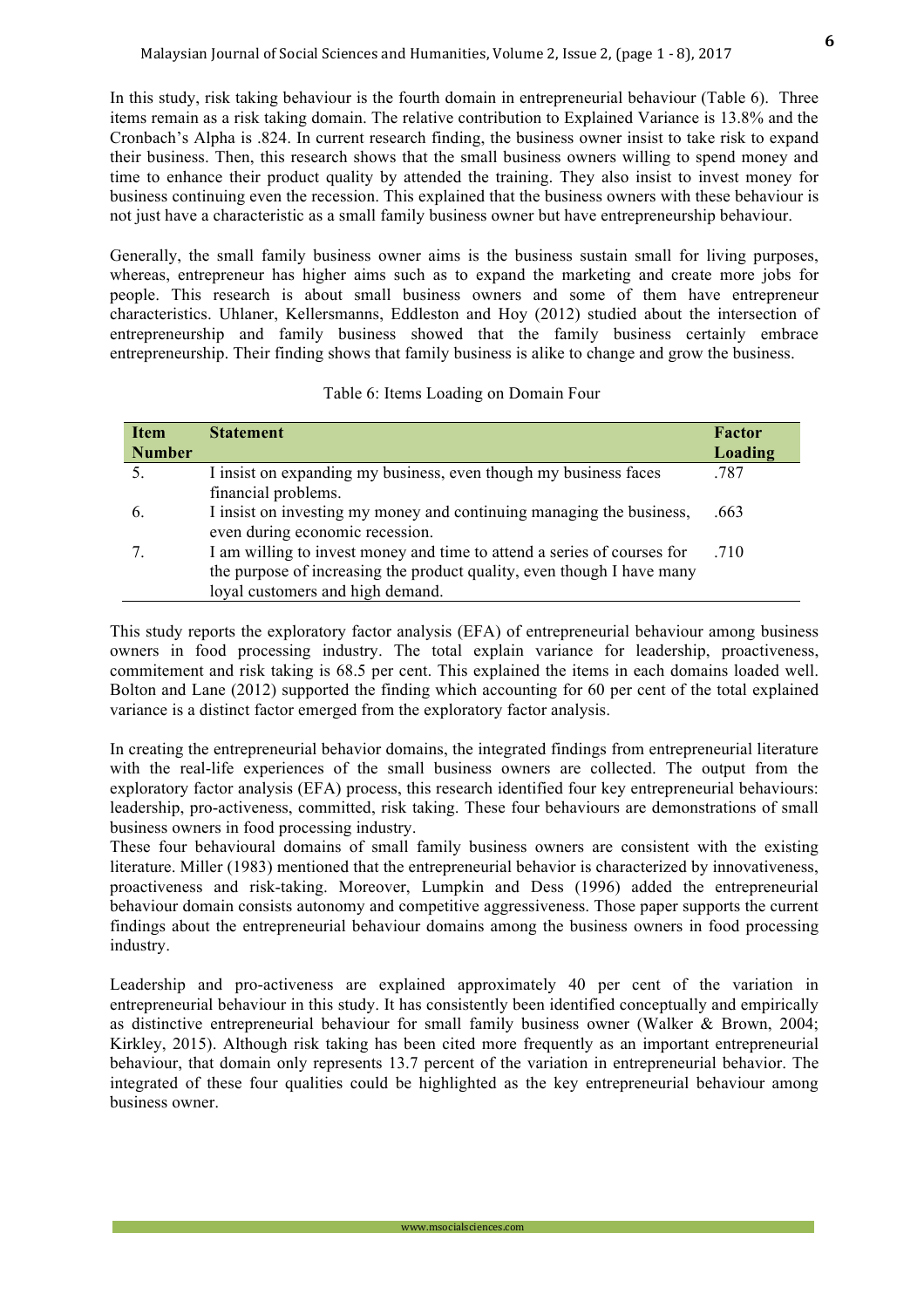The entrepreneurial behaviour domain among business owner in small scale business is leadership, pro activeness, commitment and risk taking. The four distinct domains have demonstrated reliability and validity. These four domains are the same variables that have been predominantly used in existing entrepreneurial behaviour literature with human capital theory as a basis. The research has shown a disparity in the assessment of how entrepreneurial a small business owner in food processing industry may be in the future. The entrepreneurial behaviour traits of business owners in this industry have been examined and there is extensive research should be done in the future.

Future research essentials to develop a better understanding of the four entrepreneurial behaviour domains in small family businesses. In, this regard, future research may have to extend the current research by initially focusing on different types of business. Furthermore, future empirical research needs to expand the content of entrepreneurial behaviour for small family business.

The study of an entrepreneurial behaviour among small scale-business owner should be identified as one of the important research. The small scale business gives impacts on Malaysia economy and social development. In addition, the huge number of entrepreneur is from small scale business which is operating with the one or more family members (SME report, 2015). Therefore, it is crucial to understand entrepreneurial behaviour in small family business. Even the developed country such as America is still progressively developing research in entrepreneurial behaviour (Kellermanns & Eddleston, 2006; Kellersmann, Eddleston, Barnett and Pearson, 2008).

### **References**

- Bolton, D.L. & Lane, M.D. (2012). Individual entrepreneurial orientation: development of measurement instrument. Education and Training. 54(2/3); 219-233.
- Delmar, F. (1996). Entrepreneurial Behaviour and Business Performance. Stockholm: Stockholm School of Economics.
- Eddleston, K.A., Kellermanns, F.W. & Zellweger, T.M. (2012). Exploring the Entrepreneurial Behavior of Family Firms: Does the Stewardship Perspective Explain Differences? Entrepreneurship: Theory and Practice. 36(2);347-367.
- Jaisawal, A. & Patel,M.M. (2012). Entrepreneurial Behaviour of Rural Women. Indian Research Journal of Extension Education. 12(1); 55-59.
- Kellermanns, F.W. & Eddleston, K.A. (2006). Corporate Entrepreneurship in Family Firms: A Family Perspective. Entrepreneurship: Theory and Practice. 30(6); 809-830.
- Kellersman,W.F., Eddleston, K. A., Sarathy, R. & Murphy, F. (2012). Innovativeness in family firms: a family influence perspective. Small Business Economic. 38; 85–101
- Kellersmann,F.W., Eddleston, K.A., Barnett, T. & Pearson, A. (2008). An Exploratory Study of Family Member Characteristics and Involvement: Effects on Entrepreneurial Behavior in the Family Firm. Family Business Review. 21 (1); 1-14.
- Kirkley, W.W.(2016). Entrepreneuial Behaviour: The Role of Values. International Journal of Entrepreneurial Behaviour and Research. 22(3); 290-328.
- Lau, T.L.M., Shaffer, M.A., Chan, K.F. & Man, T.W.Y. ( 2012). The Entrepreneurial Behaviour Inventory: A simulated incident method to assess corporate entrepreneurship. International Journal of Entrepreneurial Behaviour and Research. 18(6); 673-696.
- Lumpkin, G.T., & Dess, G.G. (1996). Linking two dimensions of entrepreneurial orientation to firm performance: the moderating role of environment and industry life cycle. Journal of Business Venturing, 16; 429–451.
- Miller, D. (1983). The Correlates of Entrepreneurship in three types of Firm. Management Science. 29(7); 770-91.
- Nunnally, J.C. (1978). Psychometric Theory, McGraw-Hill, New York.
- SME Annual Report 2014/2015. (2015). Kuala Lumpur:SME CORP Malaysia.
- Steir, L., Chrisman, J.J, & Chua, J.H. (2004). Entrepreneurial Management and Governance in Family Firms: An Introduction. Entrepreneurship: Theory and Practice. 28(4); 295-303.